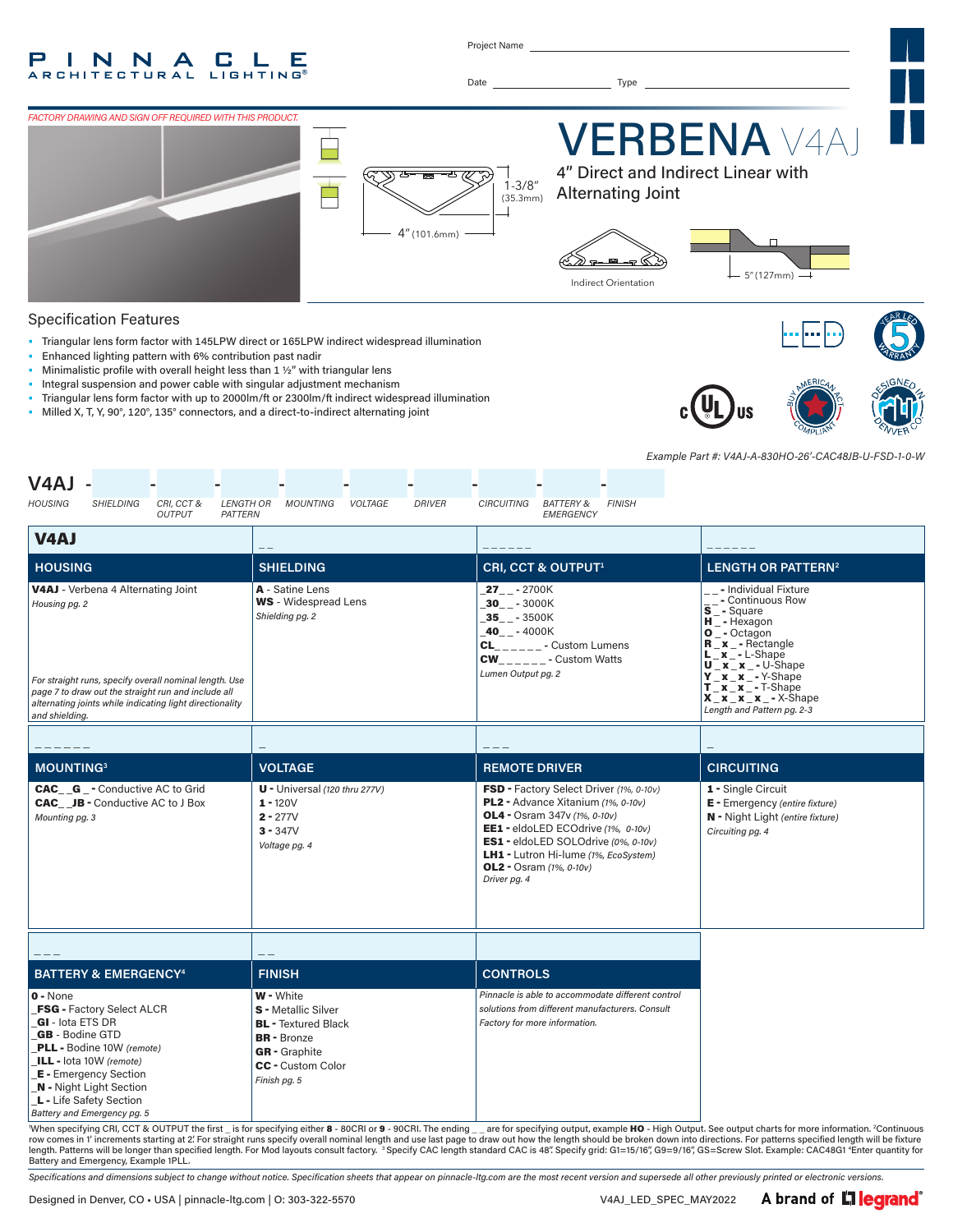VERBENA V4AJ Suspended Linear





#### **Output**

Specify either 80 or 90 CRI • Longer lead-time may apply for 90 CRI. Consult factory. • 80 CRI = R9≥19 and 90 CRI = R9≥61

|  | Total Max lumens: A Lens-2,012, WS Lens-2,330. Max lumens dependant on color temp. Consult factory for more information |
|--|-------------------------------------------------------------------------------------------------------------------------|
|  | Total Max watts: 14.8. Consult factory for more information                                                             |

#### 80 CRI

|               | Color | Output | Lumens  <br>per foot | Shielding<br>A |          | <b>WS</b>  |          |
|---------------|-------|--------|----------------------|----------------|----------|------------|----------|
|               |       |        |                      | Satine Lens    |          | Widespread |          |
|               |       |        |                      | LPW            | Watts/ft | LPW        | Watts/ft |
| 830LO         | 3000K | Low    | 500                  | 142            | 3.5      | 162        | 3.1      |
| <b>830MO</b>  | 3000K | Medium | 750                  | 141            | 5.3      | 161        | 4.7      |
| <b>830HO</b>  | 3000K | High   | 1000                 | 141            | 7.1      | 159        | 6.3      |
| 835LO         | 3500K | Low    | 500                  | 146            | 3.4      | 166        | 3.0      |
| 835MO         | 3500K | Medium | 750                  | 145            | 5.2      | 165        | 4.5      |
| 835HO         | 3500K | High   | 1000                 | 145            | 6.9      | 164        | 6.1      |
| <b>840LO</b>  | 4000K | Low    | 500                  | 148            | 3.4      | 168        | 3.0      |
| <b>840MO</b>  | 4000K | Medium | 750                  | 147            | 5.1      | 168        | 4.5      |
| <b>840HO</b>  | 4000K | High   | 1000                 | 146            | 6.9      | 167        | 6.0      |
| <b>90 CRI</b> |       |        |                      |                |          |            |          |
| <b>927LO</b>  | 2700K | Low    | 500                  | 114            | 4.4      | 132        | 3.8      |
| <b>927MO</b>  | 2700K | Medium | 750                  | 112            | 6.7      | 131        | 5.7      |
| <b>927HO</b>  | 2700K | High   | 1000                 | 111            | 9.0      | 131        | 7.7      |
| 930LO         | 3000K | Low    | 500                  | 117            | 4.3      | 137        | 3.7      |
| <b>930MO</b>  | 3000K | Medium | 750                  | 116            | 6.5      | 135        | 5.5      |
| <b>930HO</b>  | 3000K | High   | 1000                 | 115            | 8.7      | 135        | 7.4      |
| 935LO         | 3500K | Low    | 500                  | 119            | 4.2      | 139        | 3.6      |
| 935MO         | 3500K | Medium | 750                  | 118            | 6.4      | 137        | 5.5      |

#### 935HO 3500K High |1000 |117 |8.5 |137 |7.3 **940LO** 4000K Low |500 |123 |4.1 |143 |3.5 940MO 4000K Medium 750 121 6.2 141 5.3 **940HO** 4000K High |1000 |120 |8.3 |141 |7.1

#### Length

• All individual units cannot be joined, end plates are factory installed and cannot be removed

• End caps add 2-1/2" (1-1/4" per end) to the overall length of the fixture/row, end caps do not add to the mounting distance

• For patterns, refer to Pattern section on next page

|                | For patterns, refer to Fattern section on next page |                  |                |                |                |                |                |                                       |
|----------------|-----------------------------------------------------|------------------|----------------|----------------|----------------|----------------|----------------|---------------------------------------|
| ш              | $\mathbf{2}$                                        | 3                | 4              | 5              | 6              | 7              | 8              | $\hspace{0.1mm}-\hspace{0.1mm}$       |
| Indiv. Fixture | Indiv. Fixture                                      | Indiv. Fixture   | Indiv. Fixture | Indiv. Fixture | Indiv. Fixture | Indiv. Fixture | Indiv. Fixture | Cont. Run                             |
| 12" (304.8mm)  |                                                     |                  |                |                |                |                |                | Specify nominal<br>overall row length |
|                | 24'' (609.6mm)                                      |                  |                |                |                |                |                | to the 1'                             |
|                |                                                     | $36''$ (914.4mm) |                |                |                |                |                |                                       |
|                |                                                     |                  | 48" (1219.2mm) |                |                |                |                |                                       |
|                |                                                     |                  |                | 60" (1524mm)   |                |                |                |                                       |
|                |                                                     |                  |                |                | 72" (1828.8mm) |                |                |                                       |
|                |                                                     |                  |                |                |                | 84" (2133.6mm) |                |                                       |
|                |                                                     |                  |                |                |                |                | 96" (2438.4mm) |                                       |
|                |                                                     |                  |                |                |                |                |                | Specify to the 1'                     |

*Specifications and dimensions subject to change without notice. Specification sheets that appear on pinnacle-ltg.com are the most recent version and supersede all other previously printed or electronic versions.*

Designed in Denver, CO • USA | pinnacle-ltg.com | O: 303-322-5570 F: 303-322-5568

V4AJ\_LED\_SPEC\_MAY2022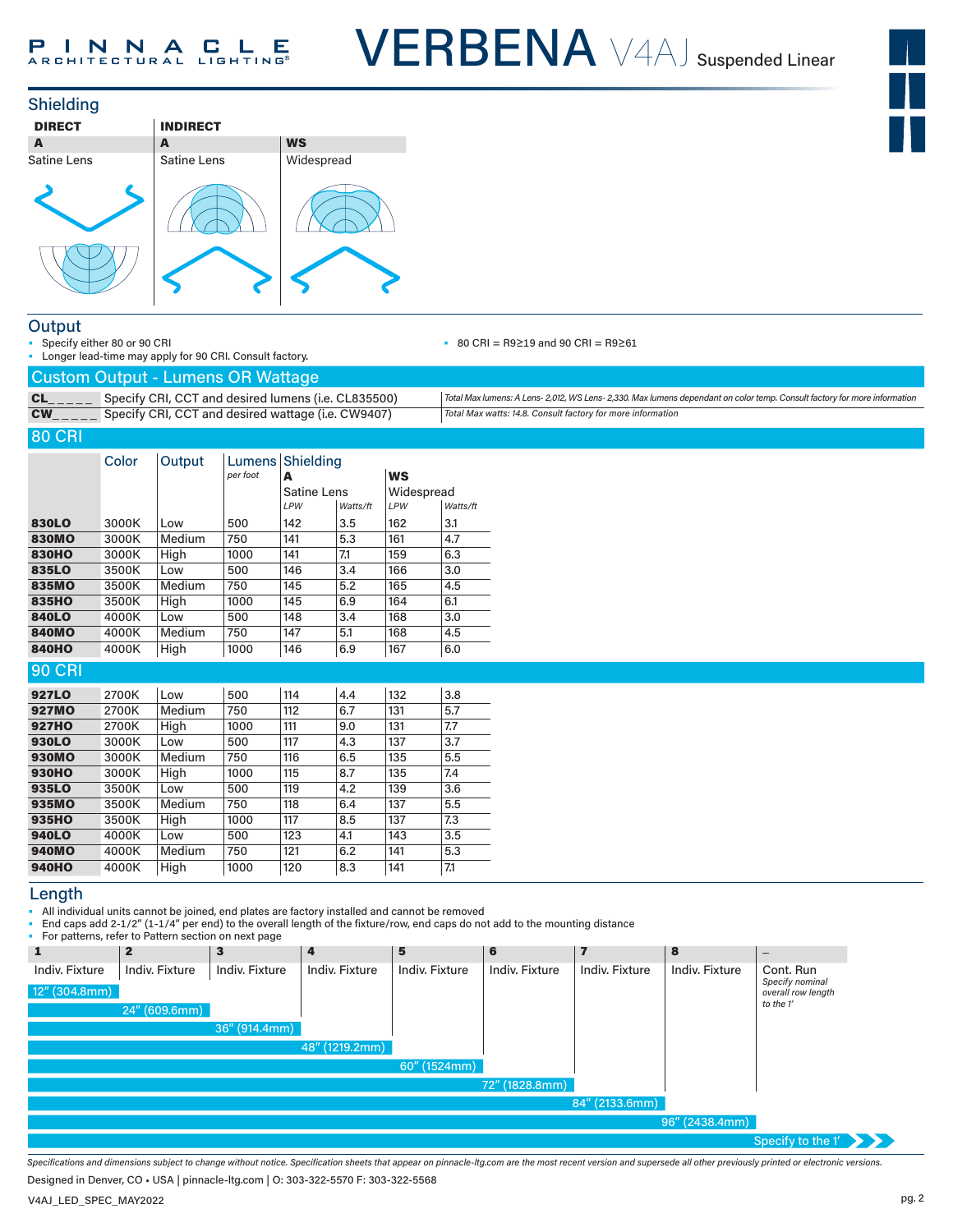

#### **Patterns**

- If using alternating joint with patterns use last page to draw out the pattern • Direction of light must be the same on all sides of a connector, can only change direction of light in straight section
- 
- Specify pattern shape and requested fixture length Length specified will not reflect overall pattern dimensions
- Angles and shapes not shown require Mod Pattern; consult factory
- All connectors are NON ILLUMINATED
- Driver/Battery Count dictated by product configuration
- Minimum length for any single part of a pattern is 2'
- All lengths are TO THE FOOT ONLY





# Mounting

- Driver/Battery Count dictated by product configuration
- Specify cable length in ordering code (CAC48JB)
- Standard adjustable cable. Specify 48", 120", 240", or 350"
- End plates attached at factory
- Canopies and mounts match fixture finish. See Finish section for additional

| CAC G  | Conductive AC to Grid (specify grid type: G1, G9, GS) |
|--------|-------------------------------------------------------|
| CAC JB | Conductive AC to Junction Box                         |

#### Mounting Details

• CAC is an integrated power and suspension cable that is smaller in diameter  $\sigma$  is a traditional SJT cable. CAC is 2 conductive cables and suspension, stan-<br>than a traditional SJT cable. CAC is 2 conductive cables and suspension, standard power cable (SJT) is 5 conductive cables and no suspension.

$$
\begin{array}{ccc}\n\bullet & & \circ \\
\bullet & & \circ\n\end{array}
$$

- $CAC = 3/16"$  SJT =  $3/8"$
- A larger power side canopy allows for adjustability of the CAC cable inside of the canopy.



details.

- Approved for dry/damp location unless otherwise noted
- Refer to installation instructions during installation at the job site
- Maximum fixture weight is 10 lbs for a standard 4' fixture



*Specifications and dimensions subject to change without notice. Specification sheets that appear on pinnacle-ltg.com are the most recent version and supersede all other previously printed or electronic versions.*

Designed in Denver, CO • USA | pinnacle-ltg.com | O: 303-322-5570 F: 303-322-5568

V4AJ\_LED\_SPEC\_MAY2022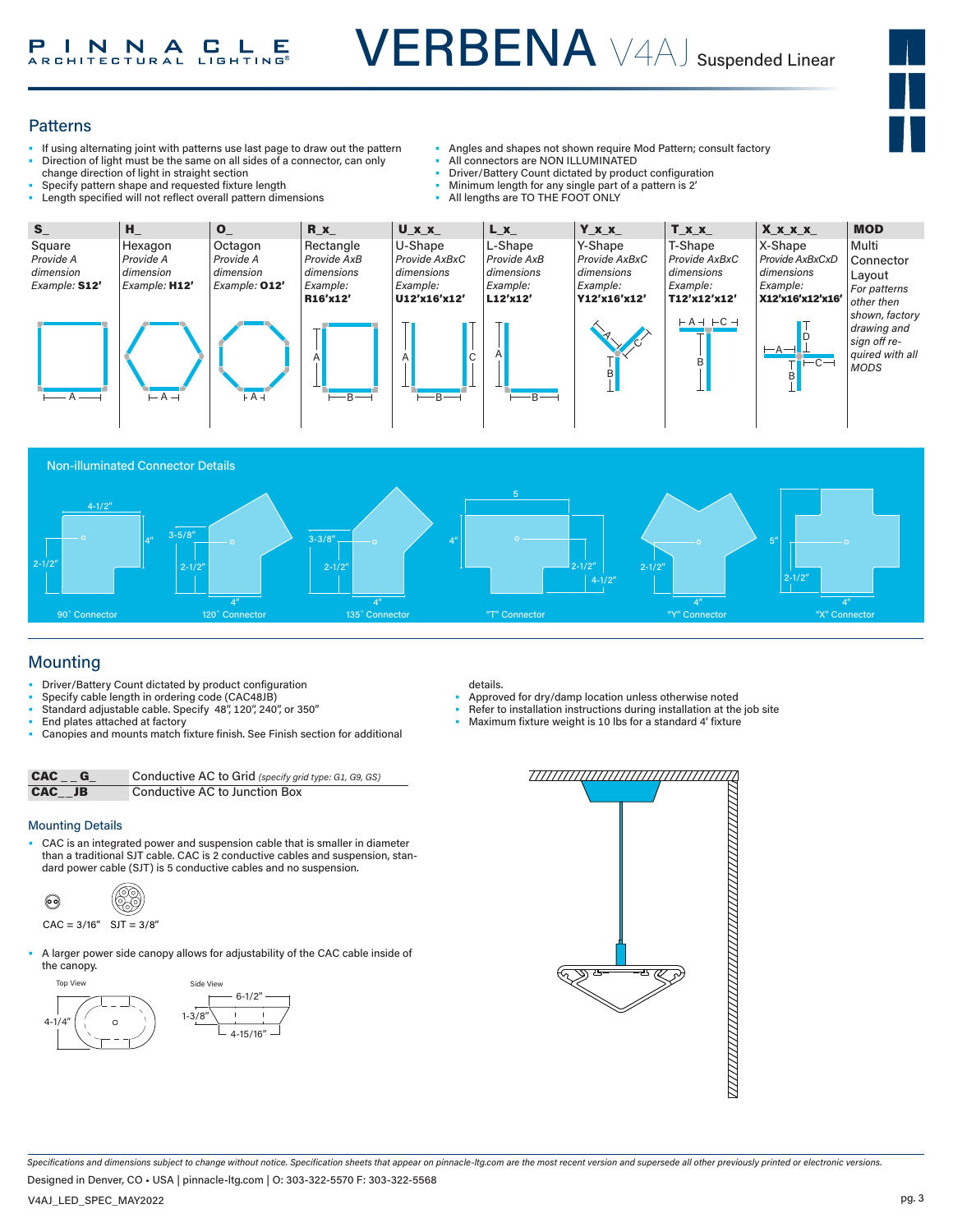VERBENA V4AJ Suspended Linear

#### Voltage

Some VERBENA configurations will not accommodate all voltage options; consult with factory

| Universal |
|-----------|
| 120 volt  |
| 277 volt  |
| 347 volt  |

#### Remote Driver

- Driver/Battery Count dictated by product configuration
- Standard Driver Option = FSD
- Driver Lifetime: 50,000 hours at 25°C ambient operating conditions
- For more driver options, see Pinnacle Resource Guide Some VERBENA configurations will not accommodate all driver options; consult with factory
- All configurations with no PLL, ILL or Emergency Control Device options will use Slim Remote Box

| 0-10V Drivers         |                                                           |
|-----------------------|-----------------------------------------------------------|
| <b>FSD</b>            | Factory Select Driver (1%, 0-10v)                         |
| PL <sub>2</sub>       | Signify Advance Xitanium 1%, 0-10v                        |
| OL <sub>2</sub>       | Osram Optotronic, 1%, 0-10y                               |
| OL <sub>4</sub>       | Osram Optotronic 347v, 1% 0-10v, requires 347v option     |
| EE1                   | eldoLED ECOdrive 1%, 0-10v Logarithmic                    |
| EE <sub>2</sub>       | eldoLED ECOdrive 1%, 0-10v Linear                         |
| ES1                   | eldoLED SOLOdrive 0-10v, 0% Logarithmic                   |
| ES <sub>2</sub>       | eldoLED SOLOdrive 0-10v, 0% Linear                        |
| <b>DALI Drivers</b>   |                                                           |
| EE3                   | eldoLED SOLOdrive .1%, DALI (logarithmic)                 |
| EE4                   | eldoLED SOLOdrive .1%, DALI (linear)                      |
| <b>Lutron Drivers</b> |                                                           |
| LH1                   | Lutron Hi-lume Soft-on, Fade-to-black 1%, EcoSystem, LDE1 |
| LH4                   | Lutron Hi-Lume 1%, 2-wire, Lutron-LTEA2W, 120v only       |

### How to specify Circuiting, Battery and Emergency

Select fixture circuiting from options below

Some VERBENA configurations will not accommodate all circuiting options, consult with factory

#### **Circuiting**

1

|          | Single Circuit                |
|----------|-------------------------------|
|          | Dual Circuit                  |
|          | <b>Emergency Circuit only</b> |
| <b>N</b> | Night Light Circuit only      |

Slim Remote Box



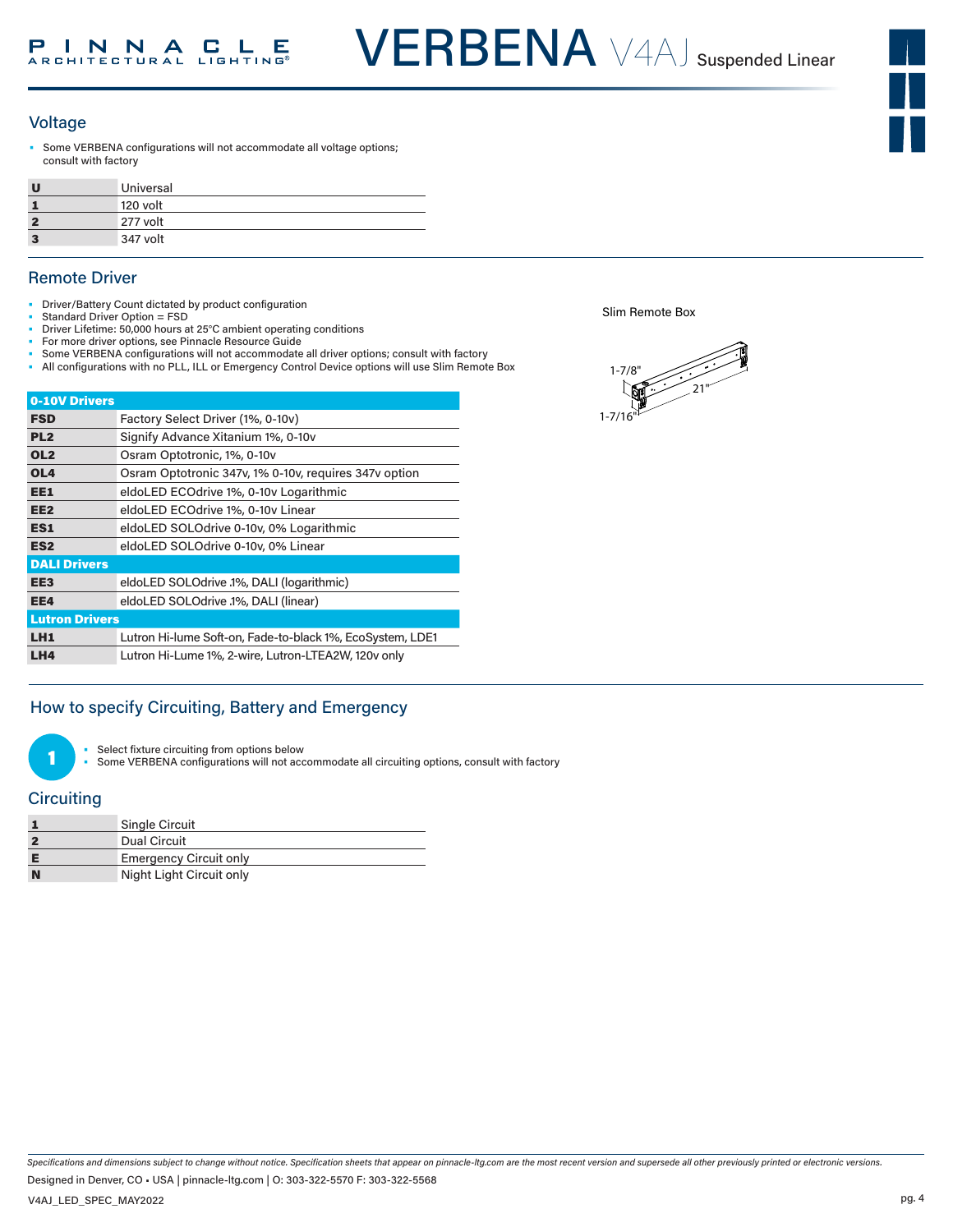# INNACLE

VERBENA V4AJ Suspended Linear





• Battery and emergency section options are available in addition to fixture circuit

- Select battery and emergency section options below; factory shop drawing required • Some VERBENA configurations will not accommodate all circuiting options, consult with factory
- Configurations with PLL or ILL or any Emergency control device will require standard remote box.

#### **Battery and/or Emergency**  *If Required*



**Battery** 

**0** No battery or specific emergency section required

#### Standard Remote Box



- Select battery section type if required, indicate total QTY*. Example 2PLL* 1-7/8"
- 90 minute battery runtime; test button is remote to fixture and requires an additional drop
- **Entire direct fixture housing is on battery for individual fixtures**
- For more battery options available, see Pinnacle Resource Guide

| O          | No Battery                                |
|------------|-------------------------------------------|
| <b>ILL</b> | lota 10w Integral Lithium, Self Testing   |
| <b>IRC</b> | lota 10w Remote                           |
| <b>IRH</b> | lota 20w Remote                           |
| <b>PLL</b> | Bodine 10w Integral Lithium, Self Testing |
| <b>PRL</b> | Bodine 7w Remote                          |
| <b>PRS</b> | Bodine 7w Remote, Self Testing            |
| <b>PRD</b> | Bodine 10w Remote, Dual Flex              |
| <b>PRH</b> | Bodine 20w Remote                         |

#### **Emergency**

- Select emergency section type if required, indicate total QTY. *Example 1E*
- Combine battery and emergency section ordering codes if both options are selected • Emergency circuiting sections are for use when specifying emergency
- options on continious runs

| $_FSG$                    | Factory Select ALCR, Automatic Load Control Relay |
|---------------------------|---------------------------------------------------|
| $\overline{\mathsf{G}}$ l | lota ETS DR, Emergency Lighting Control Device    |
| $-GB$                     | Bodine GTD, Emergency Lighting Control Device     |
| $-E$                      | <b>Emergency circuit</b>                          |
| $\blacksquare$            | Night Light circuit                               |
|                           | Life Safety circuit section NO THROUGH WIRE       |

| $\gamma$ |                 |  |
|----------|-----------------|--|
|          |                 |  |
|          |                 |  |
| .<br>م   | 2 <sup>''</sup> |  |

For Approximate Battery Lumen Output • Multiply battery wattage X fixture LPW shown on Lumen Table  $\cdot$  92.3 (LPW) x 10 (watts) = 923 battery lumen output

| <b>Battery OR Emergency Ordering Examples</b>                                                                                                                                                                     |                                                                          |
|-------------------------------------------------------------------------------------------------------------------------------------------------------------------------------------------------------------------|--------------------------------------------------------------------------|
| • Single circuit, 10w Battery                                                                                                                                                                                     | Ordering Code: 1-1PLL                                                    |
| • Emergency only, 10w Battery                                                                                                                                                                                     | Ordering Code: E-1PLL                                                    |
| · Single circuit, GTD required                                                                                                                                                                                    | Ordering Code: 1-1GB                                                     |
| <b>Combination Section Ordering Examples</b><br>• Single circuit, (1) 10w battery, (1) emergency section<br>• Multi circuit, (2) 10w battery, (2) emergency sections<br>· Single circuit, (1) night light section | Ordering Code: 1-1PL1E<br>Ordering Code: M-2PLL2E<br>Ordering Code: 1-1N |

#### Finish

- Standard powder-coat textured white, metallic silver, textured black, graphite or bronze painted finish; consult factory for chip of standard paint finishes
- Selecting a fixture finish other than white may impact lumen output; consult factory for more information

| W                      | White (white cord/white canopy)              |
|------------------------|----------------------------------------------|
|                        | Metallic Silver (grey cord/silver canopy)    |
| <b>BL</b>              | Textured Black (black cord/black canopy)     |
| <b>BR</b>              | Bronze (white cord/bronze canopy)            |
| <b>GR</b>              | Graphite (white cord/graphite canopy)        |
| $\overline{\text{cc}}$ | Custom Color (white cord/color match canopy) |

#### **Controls**

• Pinnacle is able to accommodate different control solutions from different manufacturers. Consult Factory for more information.

*Specifications and dimensions subject to change without notice. Specification sheets that appear on pinnacle-ltg.com are the most recent version and supersede all other previously printed or electronic versions.*

Designed in Denver, CO • USA | pinnacle-ltg.com | O: 303-322-5570 F: 303-322-5568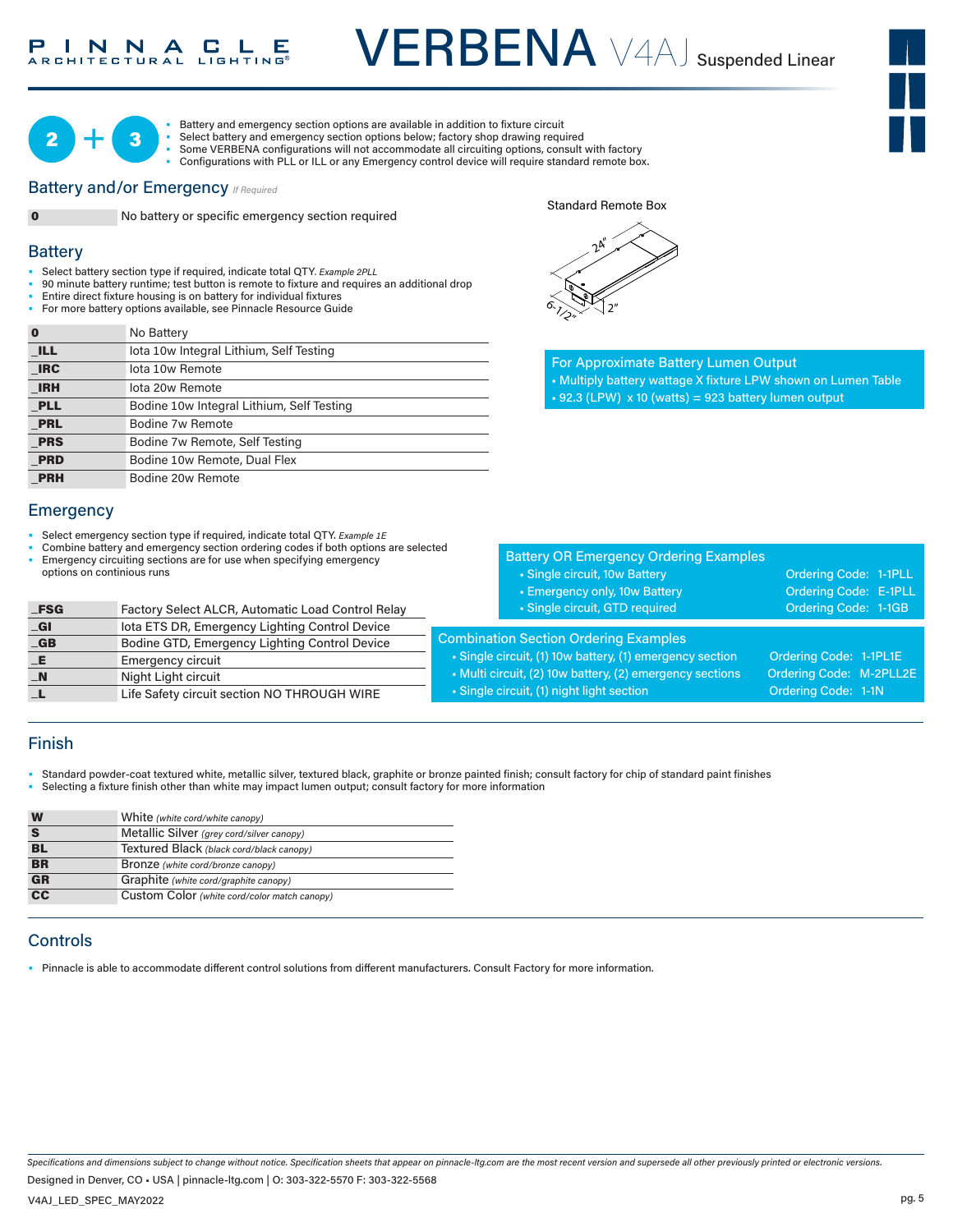# VERBENA V4AJ Suspended Linear



## **Photometrics**

#### Satine Lens





#### **Candela Distribution**

| Vert<br>Angle |          | <b>Horizontal Angle</b> |      |      |      | Angle In<br>Degrees | Average<br>0-Deg | Average<br>$45-Deq$ | Avera<br>$90-D$ |
|---------------|----------|-------------------------|------|------|------|---------------------|------------------|---------------------|-----------------|
|               | $\Omega$ | 22.5                    | 45   | 67.5 | 90   | 45                  | 10392            | 8331                | 7968            |
| 0             | 1115     | 1115                    | 1115 | 1115 | 1115 | 55                  | 9896             | 7475                | 7150            |
| 5             | 1108     | 1111                    | 1110 | 1107 | 1108 | 65                  | 9110             | 6532                | 6835            |
| 10            | 1093     | 1095                    | 1096 | 1094 | 1095 | 75                  | 7674             | 6250                | 6921            |
| 15            | 1069     | 1072                    | 1073 | 1072 | 1073 | 85                  | 5963             | 6279                | 7174            |
| 20            | 1035     | 1038                    | 1041 | 1042 | 1042 |                     |                  |                     |                 |
| 25            | 992      | 995                     | 1000 | 1002 | 1003 |                     |                  |                     |                 |
| 30            | 941      | 945                     | 953  | 956  | 957  |                     |                  |                     |                 |
| 35            | 883      | 886                     | 895  | 901  | 902  |                     |                  |                     |                 |
| 40            | 817      | 820                     | 831  | 842  | 843  |                     |                  |                     |                 |
| 45            | 743      | 747                     | 763  | 775  | 777  |                     |                  |                     |                 |
| 50            | 666      | 671                     | 689  | 705  | 708  |                     |                  |                     |                 |
| 55            | 581      | 589                     | 613  | 634  | 638  |                     |                  |                     |                 |
| 60            | 492      | 503                     | 535  | 565  | 570  |                     |                  |                     |                 |
| 65            | 402      | 410                     | 459  | 521  | 527  |                     |                  |                     |                 |
| 70            | 307      | 336                     | 408  | 478  | 485  |                     |                  |                     |                 |
| 75            | 216      | 254                     | 362  | 433  | 440  |                     |                  |                     |                 |
| 80            | 133      | 196                     | 313  | 386  | 393  |                     |                  |                     |                 |
| 85            | 68       | 148                     | 264  | 335  | 342  |                     |                  |                     |                 |
| 90            | 14       | 104                     | 213  | 283  | 290  |                     |                  |                     |                 |

| Luminance Data (cd/sq.m) |                  |                   |                   |  |  |  |  |  |
|--------------------------|------------------|-------------------|-------------------|--|--|--|--|--|
| Angle In<br>Degrees      | Average<br>0-Deg | Average<br>45-Deg | Average<br>90-Deg |  |  |  |  |  |
| $\overline{ }$           | 10000            | 0.001             | 7000              |  |  |  |  |  |

| Horizontal Angle |      |      |      | Angle In<br>Dearees | Average<br>0-Dea | Average<br>45-Deg | Average<br>90-Deg |      |
|------------------|------|------|------|---------------------|------------------|-------------------|-------------------|------|
| 0                | 22.5 | 45   | 67.5 | 90                  | 45               | 10392             | 8331              | 7968 |
| 1115             | 1115 | 1115 | 1115 | 1115                | 55               | 9896              | 7475              | 7150 |
| 1108             | 1111 | 1110 | 1107 | 1108                | 65               | 9110              | 6532              | 6835 |
| 1093             | 1095 | 1096 | 1094 | 1095                | 75               | 7674              | 6250              | 6921 |
| 1069             | 1072 | 1073 | 1072 | 1073                | 85               | 5963              | 6279              | 7174 |
| 1035             | 1038 | 1041 | 1042 | 1042                |                  |                   |                   |      |
| 992              | 995  | 1000 | 1002 | 1003                |                  |                   |                   |      |
| 941              | 945  | 953  | 956  | 957                 |                  |                   |                   |      |
| 883              | 886  | 895  | 901  | 902                 |                  |                   |                   |      |
| $\sim$ $-$       | 000  | 0.01 | 0.40 | 0.40                |                  |                   |                   |      |

#### Widespread Lens

| Test#     | KPL2015-3      |
|-----------|----------------|
| Catalog # | V4I-N-WS-40-4  |
| Lumens    | 3856 Lm        |
| Watts     | 23.9 W         |
| Efficacy  | <b>161 LPW</b> |
|           |                |



#### Candela Distribution

| Vert  | <b>Horizontal Angle</b> |  |
|-------|-------------------------|--|
| Angle |                         |  |
|       |                         |  |

| סוקופ |          |      |     |      |      |  |  |
|-------|----------|------|-----|------|------|--|--|
|       | $\Omega$ | 22.5 | 45  | 67.5 | 90   |  |  |
| 90    | 12       | 88   | 198 | 242  | 244  |  |  |
| 95    | 40       | 131  | 265 | 313  | 316  |  |  |
| 100   | 87       | 184  | 338 | 389  | 390  |  |  |
| 105   | 145      | 242  | 412 | 473  | 475  |  |  |
| 110   | 212      | 311  | 490 | 560  | 568  |  |  |
| 115   | 285      | 387  | 573 | 646  | 650  |  |  |
| 120   | 358      | 461  | 662 | 731  | 737  |  |  |
| 125   | 428      | 536  | 746 | 824  | 830  |  |  |
| 130   | 500      | 607  | 818 | 911  | 917  |  |  |
| 135   | 573      | 674  | 877 | 981  | 990  |  |  |
| 140   | 641      | 732  | 918 | 1029 | 1040 |  |  |
| 145   | 703      | 782  | 942 | 1051 | 1062 |  |  |
| 150   | 759      | 825  | 956 | 1048 | 1059 |  |  |
| 155   | 811      | 861  | 961 | 1033 | 1041 |  |  |
| 160   | 855      | 890  | 960 | 1011 | 1017 |  |  |
| 165   | 889      | 910  | 954 | 984  | 989  |  |  |
| 170   | 914      | 924  | 945 | 959  | 962  |  |  |
| 175   | 930      | 934  | 938 | 940  | 942  |  |  |
| 180   | 936      | 936  | 936 | 936  | 936  |  |  |

For all available IES files, please visit our website at pinnacle-ltg.com. Photometry testing in accordance to IESNA-LM-79-08 at an NVLAP accredited testing laboratory. Testing conducted at 25°C ambient conditions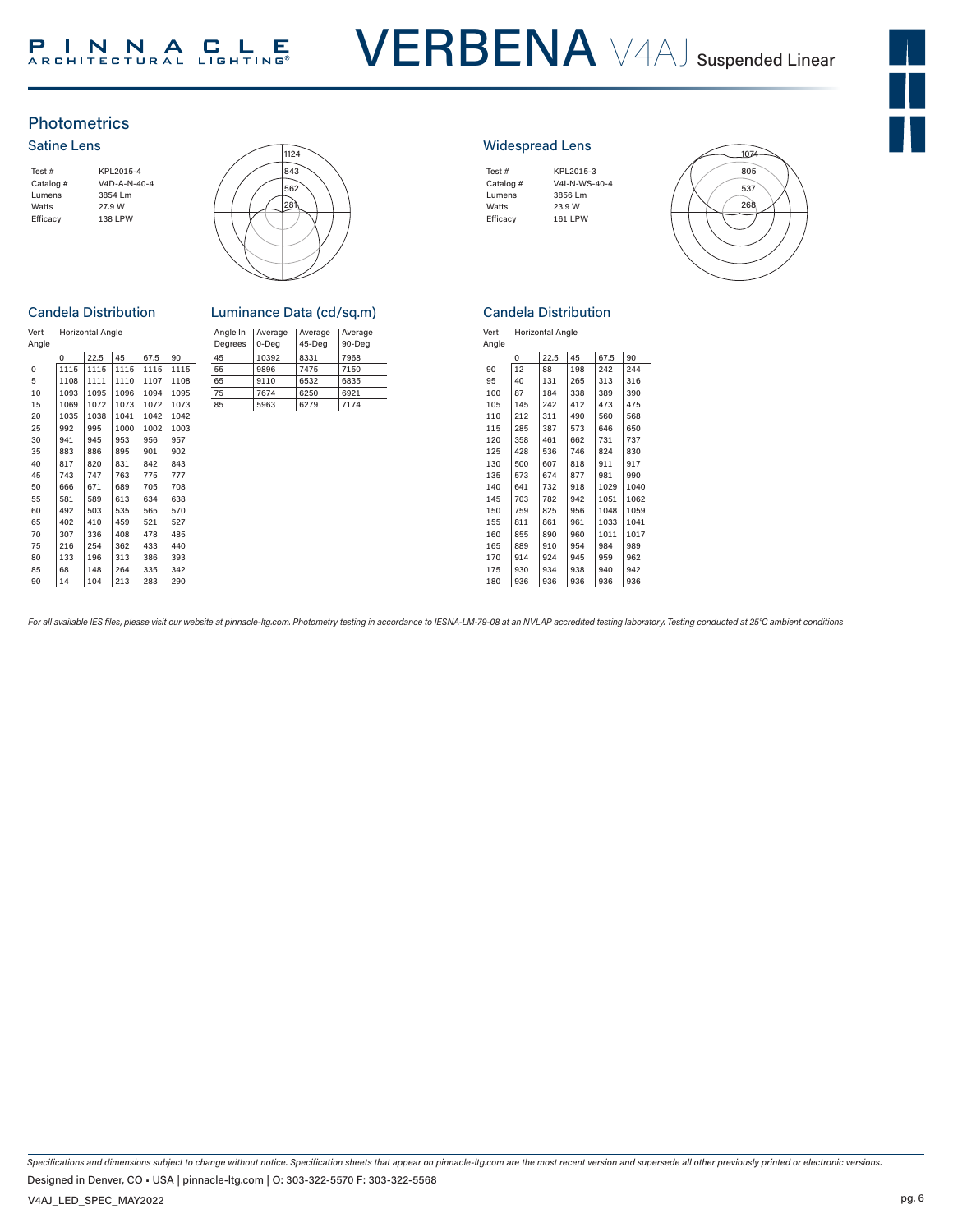## Multi Connector Layout

- Use the below to sketch your desired pattern. Available fixture and connectors are listed in the legend. Label your pattern components according to legend to simplify specification.
- Label the linear sections with length, and light direction Direct (D) or Indirect (I), and shielding - Satine (A) or Widespread (WS); example 4D-A would be 4' Direct with Satine Lens.
- Cannot use connector with another connector.<br>• Fixtures available in 1' 2' 2' 4' 5' 6' 7' and 8' longth
- Fixtures available in 1, 2, 3, 4, 5, 6, 7, and 8' lengths. All lengths are TO THE FOOT ONLY.
- CAN BE DONE: Alternating inbetween connectors ie. connector-8D-4I-8D-connector
	- CANNOT BE DONE: Alternating at connectors ie. connector-8D-connector-8I



*Specifications and dimensions subject to change without notice. Specification sheets that appear on pinnacle-ltg.com are the most recent version and supersede all other previously printed or electronic versions.*

Designed in Denver, CO • USA | pinnacle-ltg.com | O: 303-322-5570 F: 303-322-5568